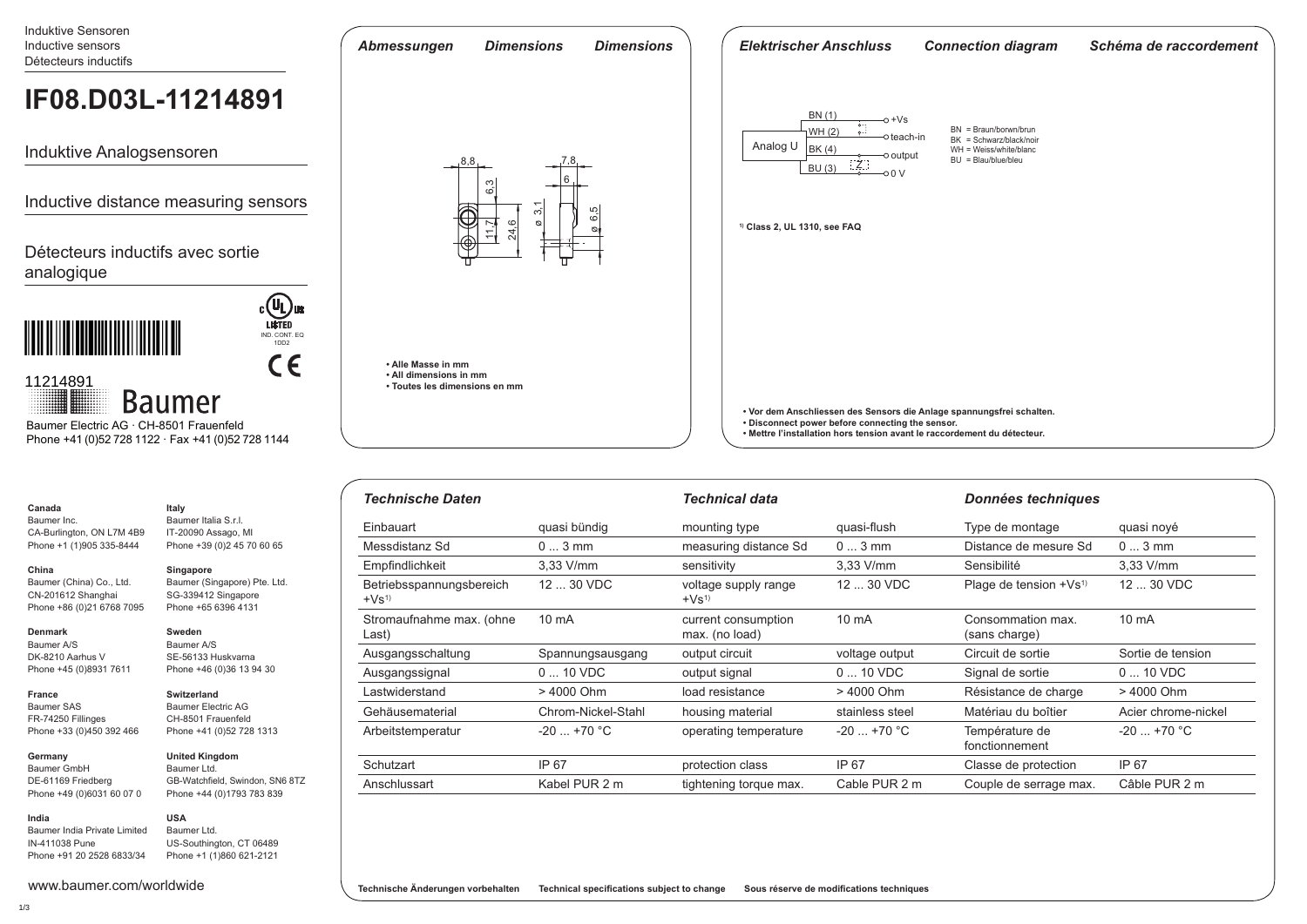#### **Produktinformation**

#### **(Sensoren mit linearer Kennlinie, Teacheingang und digitalem Ausgang)**

Dieser Sensor verfügt über eine lineare Ausgangskennlinie, wenn auf die Normmessplatte gemessen wird. Neben der hohen Linearität zeichnet sich der Sensor insbesondere durch eine hohe Wiederholgenauigkeit und geringe Serienstreuung aus. Zudem kann bei diesem Sensor die Kennlinie via der Teachleitung angepasst werden. Detaillierte Informationen zu diesem Produkt finden sich in der Betriebsanleitung. Diese kann unter www.baumer.com heruntergeladen werden.

## **Product information**

#### **(Sensors with linear characteristic, teach input and digital output)**

This sensor has a linear output characteristic when measured with respect to the standard target. In addition to the high linearity, the sensor is specifically characterized by high repeat accuracy and low standard dispersion. In addition, the characteristic of this sensor can be adapted via the teach line. You will find detailed information on this product in the operating instructions, which you can download at www.baumer.com.



#### **Informations produits**

#### **(Détecteurs à courbe de sortie linéaire, entrée Teach-in et sortie numérique)**

Ce détecteur présente une courbe de sortie linéaire lorsque l'on mesure sur une cible de référence normalisée. Outre une linéarité élevée, ce détecteur se distingue en particulier par une précision de reproductibilité élevée et une faible diffusion en série.

Ce détecteur offre en outre la possibilité d'adapter la courbe caractéristique via la connexion Teach. Pour des informations plus détaillées sur ce produit, veuillez vous reporter au mode d'emploi. Ce dernier peut être téléchargé sur le site www.baumer.com.

#### $\mathsf{FAQ}\cdot\mathsf{Wie}$  kann der Sensor konfiguriert werden?

Um einen Factory Reset durchzuführen, muss die Teachleitung mindestens 6 Sekunden mit +Vs verbunden werden. Die Aktivierung der anderen Teach-Modi ist in der Bedienungsanleitung detailliert beschrieben.

#### **• Was passiert beim Factory Reset bzw. wie verhält sich der Sensor im Auslieferzustand?**

Der analoge Ausgang liefert das minimale Ausgangssignal für Objekte am Anfang des Messbereichs (sd\_min) und das maximale Ausgangssignal für Objekte am Ende des Messbereichs (sd\_max), dazwischen verhält sich der Ausgang linear zur Distanz.

#### **• Was bedeutet Netzteil nach UL 1310, Class 2?**

Zur Erfüllung der Anforderungen nach UL 508 Kategorie NRKH (Industrial Control Equipment, Proximity Switches) muss entweder ein Netzteil gemäss UL 1310, Class 2 oder eine externe Absicherung durch eine UL anerkannte oder gelistete Sicherung mit max. 30VAC/3A oder 24VDC/4A verwendet werden.

#### **• Wieso ist das Ausgangssignal nicht linear?**

Wenn das Messobjekt von der Normmessplatte abweicht oder wenn der Einbau von einem «nicht bündigen» Einbau abweicht, kann dies zu einer Abweichung von einem rein linearen Kurve führen. Bei Bedarf kann dies werkseitig kompensiert werden – nehmen Sie hierzu Kontakt mit Baumer auf.

#### • How can the sensor be configured?

To perform a factory reset, the teach line must be connected to +Vs for at least 6 seconds. Activation of the other teach modes is described in detail in the operating instructions.

#### **• What happens during a factory reset or how does the sensor in as-delivered state behave?**

The analog output supplies the minimum output signal for objects at the start of the sensing range (sd\_min) and the maximum output signal for objects at the end of the sensing range (sd\_max), with the output having a linear characteristic to distance in between.

#### **• What does power supply unit in accordance with UL 1310, Class 2 mean?**

To satisfy the requirements in accordance with UL 508, Category NRKH (Industrial Control Equipment, Proximity Switches), either a power supply in accordance with UL 1310, Class 2 or external fuse protection with a UL-approved or listed fuse, max, 30 VAC/3 A or 24 VDC/4 A, must be used.

#### **• Why is the output signal not linear?**

A deviation from a purely linear curve may occur when the measured object deviates from the standard target or when the installation deviates from a "non-fl ush" installation arrangement. If necessary, measures to compensate for this effect may be implemented at the factory – please contact Baumer.

#### **• Comment peut-on configurer ce détecteur?**

Pour effectuer une réinitialisation aux paramètres d'usine (Factory Reset), la connexion Teach doit être reliée à +Vs pendant au moins 6 secondes. Le mode d'emploi décrit en détails la procédure d'activation des autres modes d'apprentissage (Teach).

#### **• Que se passe-t-il lors d'un Factory Reset, ou comment se comporte le détecteur dès sa sortie de l'emballage?**

La sortie analogique fournit le signal de sortie minimal pour les objets situés au début de la portée de détection (sd\_min) et le signal de sortie maximal pour les objets situés à la fin de la portée de détection (sd\_max); entre les deux, la sortie adopte un comportement linéaire par rapport à la distance.

#### • Que signifie le terme « bloc d'alimentation » selon le standard UL 1310, **Classe 2?**

Pour satisfaire aux exigences du standard UL 508 catégorie NRKH, portant sur les équipements de commande industriels et interrupteurs de proximité, il faut utiliser soit un bloc d'alimentation conforme au standard UL 1310 classe 2, soit un système de protection externe assuré par un fusible reconnu UL ou listé UL de max. 30 V CA / 3 A ou 24 V CC / 4 A.

#### **• Pour quelle raison le signal de sortie n'est-il pas linéaire?**

Lorsque l'objet mesuré diffère de la cible de référence normalisé, ou lorsque le montage diffère d'un montage «non noyé», ceci peut donner lieu à un écart d'une courbe purement linéaire. Le cas échéant, ceci pourra être com-pensé en usine ; dans ce cas, prière de contacter Baumer.